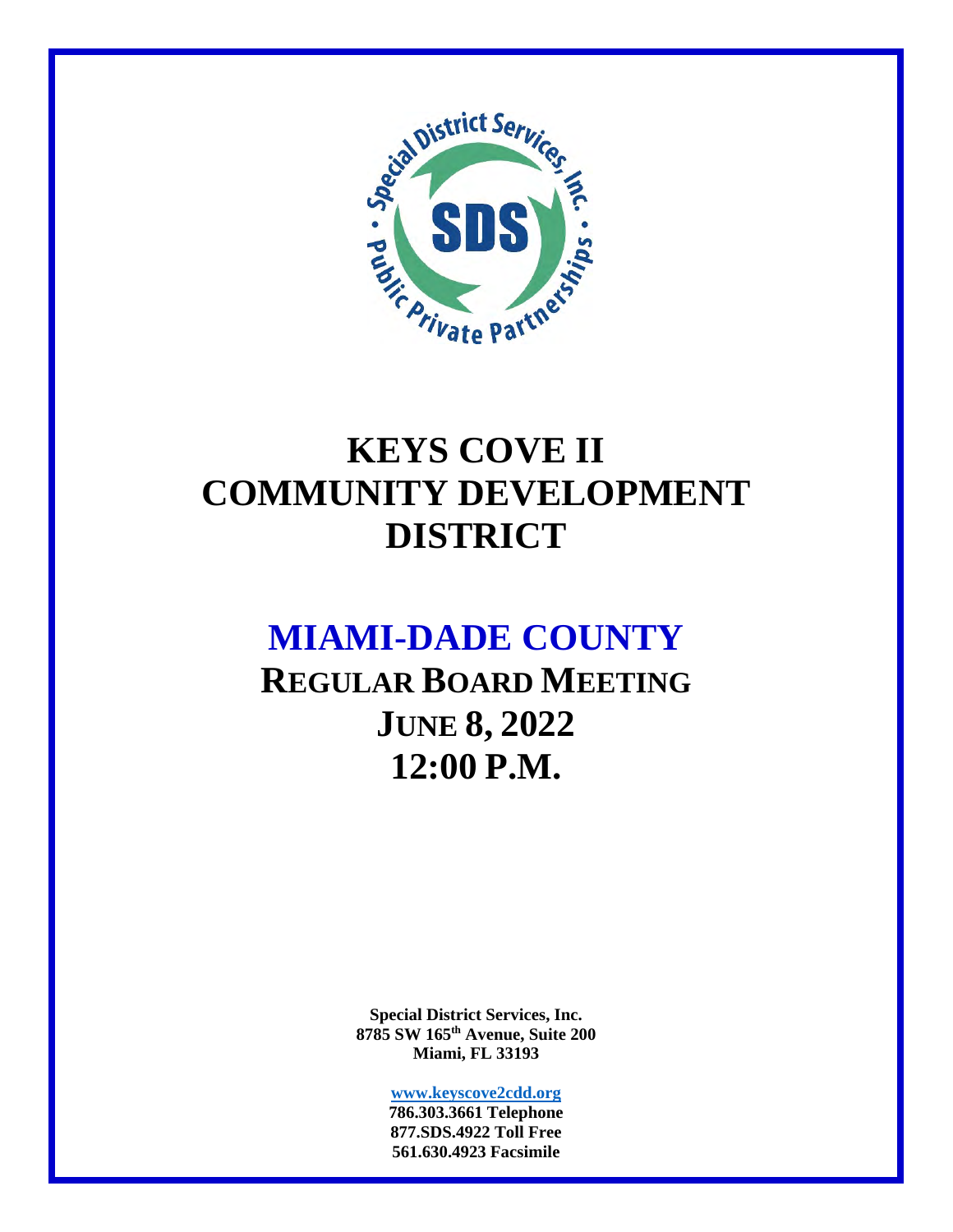#### **AGENDA KEYS COVE II COMMUNITY DEVELOPMENT DISTRICT**

Palm Breeze Clubhouse 1427 SE 24th Place Homestead, Florida 33035 **REGULAR BOARD MEETING**  June 8, 2022

12:00 p.m.

|                | A. Call to Order                                      |
|----------------|-------------------------------------------------------|
|                |                                                       |
|                | C. Establish Quorum                                   |
|                | D. Additions or Deletions to Agenda                   |
| Е.             | Comments from the Public for Items Not on the Agenda  |
| F.             | Approval of Minutes                                   |
|                |                                                       |
| G.             | Old Business                                          |
|                | 1. Discussion Regarding Maverick Security Performance |
|                | H. New Business                                       |
| $\mathbf{I}$ . | Administrative & Operational Matters                  |
| J.             | Board Member & Staff Closing Comments                 |
|                | K. Adjourn                                            |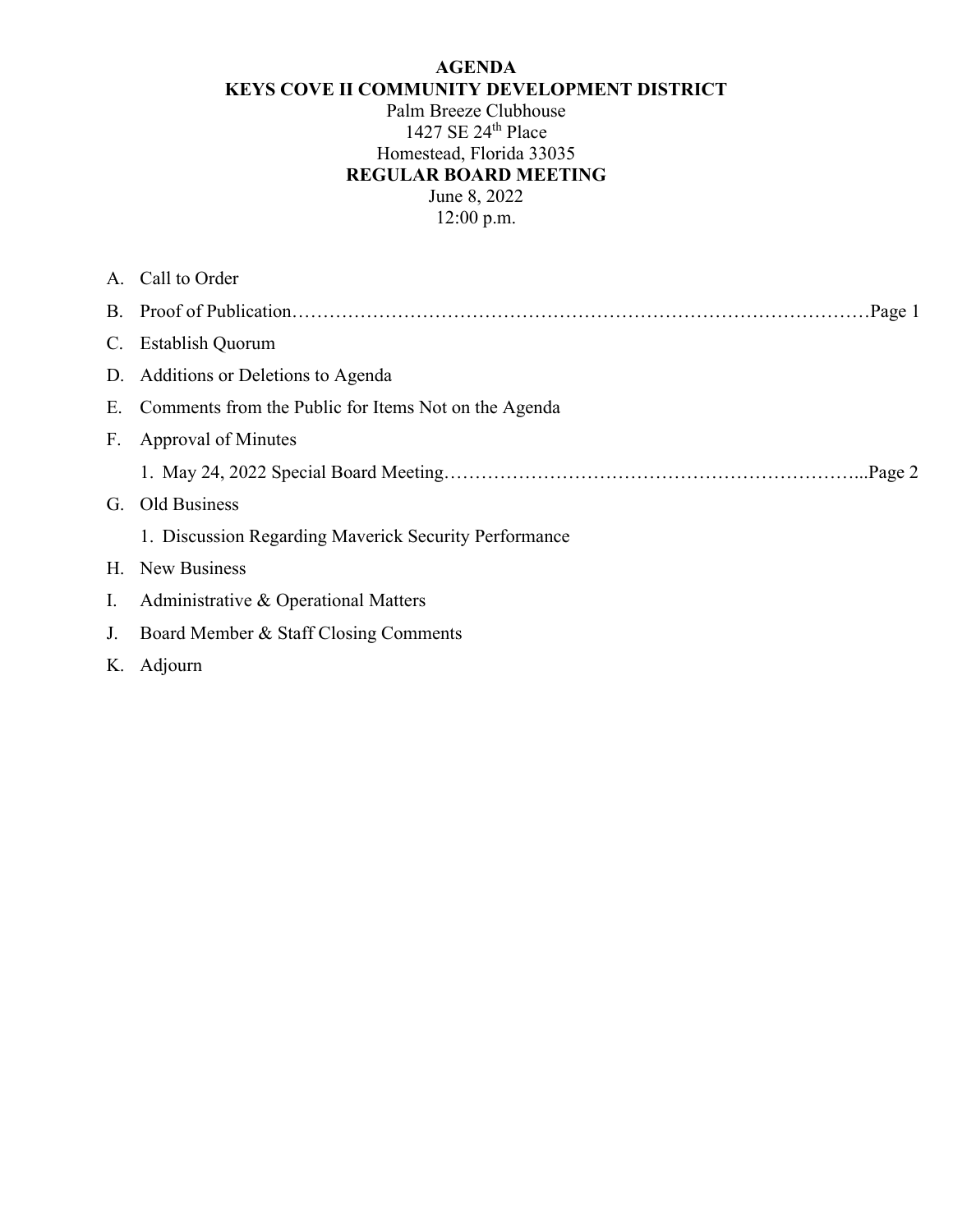#\$%&'(()\*'+,%-+.\$&'% /012345673893:;3<:32=>0438644?6@36AB89:=CDEFGFF HIJKLMIN 93:;3O<:76PB08Q=ER2BS37: TILMJUVUWL XYZ[P\]Y^^P\99\_`^aZ<Y]Yb\/9Y`a<^[a?^Pa c9Y`<Y<R^[PcbZYc?FGFDdFGFF

REGULAR MEETING SCHEDULE

NOTICE IS HEREBY GIVEN that the Board of Supervisors (the "Board") of the Keys Cove II Community Development District (the "District") will hold Regular Meetings in the Palm Breeze Clubhouse located at 1427 SE 24th Place, Homestead, Florida 33035 at 12:00 p.m. on the following dates:

June 8, 2022

August 10, 2022

September 7, 2022

The purpose of the meetings is for the Board to consider any District business which may lawfully and properly come before the Board. Meetings are open to the public and will be conducted in accordance with the provisions of Florida law for community development districts. Copies of the Agenda for any of the meetings may be obtained from the District's website or by contacting the District Manager at 786-313-3661 and/or toll free at 1-877-737-4922, prior to the date of the particular meeting.

From time to time one or two Board members may participate by telephone; therefore, a speaker telephone will be present at the meeting location so that Board members may be fully informed of the discussions taking place. Said meeting(s) may be continued as found necessary to a time and place specified on the record.

If any person decides to appeal any decision made with respect to any matter considered at these meetings, such person will need a record of the proceedings and such person may need to insure that a verbatim record of the proceedings is made at his or her own expense and which record includes the testimony and evidence on which the appeal is based. In accordance with the provisions of the Americans with Disabilities Act, any person requiring special accommodations or an interpreter to participate at any of these meetings should contact the District Manager at 786-313-3661 and/or toll free at 1-877-737-4922 at least seven (7) days prior to the date of the particular meeting.

Meetings may be cancelled from time to time with no advertised notice.

KEYS COVE II COMMUNITY DEVELOPMENT DISTRICT

www.keyscove2cdd.org 5/31 22-45/0000600035M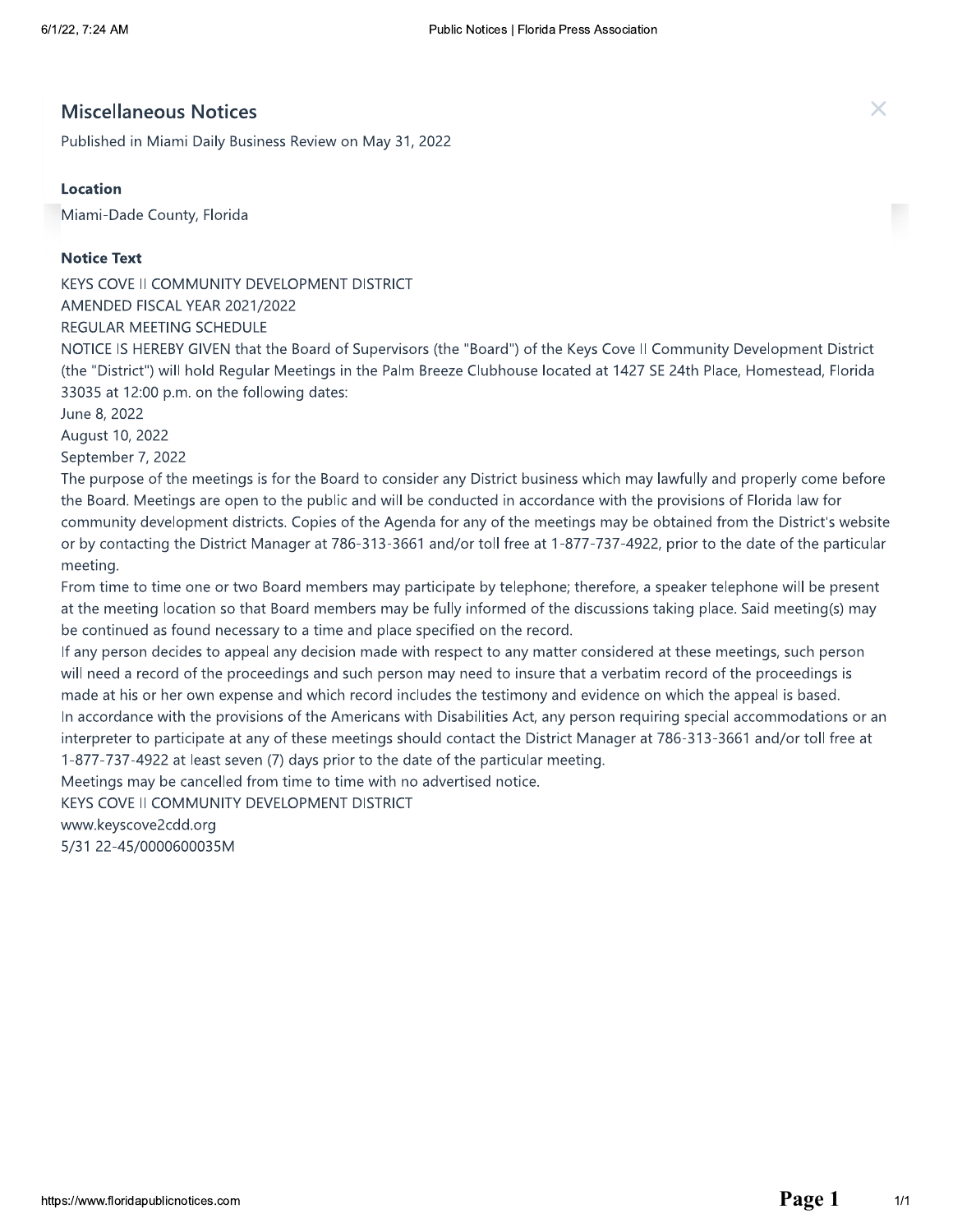#### **KEYS COVE II COMMUNITY DEVELOPMENT DISTRICT SPECIAL BOARD MEETING MAY 24, 2022**

#### **A. CALL TO ORDER**

District Manager Armando Silva called the May 24, 2022, Special Board Meeting of the Keys Cove II Community Development District (the "District") to order at 6:36 p.m. in the Palm Breeze Clubhouse located at 1427 SE 24<sup>th</sup> Place, Homestead, Florida 33035.

#### **B. PROOF OF PUBLICATION**

Mr. Silva presented proof of publication that notice of the Special Board Meeting had been published in the *Miami Daily Business Review* on May 16, 2022, *as legally required*.

#### **C. ESTABLISH A QUORUM**

Mr. Silva determined that the attendance of Chairperson Melony Fogelstrom and Vice Chairperson Janine Ferreiro, and Supervisors Allen Llodra, and Cynthia Portillo.

Staff in attendance: District Manager Armando Silva of Special District Services, Inc.; and General Counsel Gregory George of Billing, Cochran, Lyles, Mauro & Ramsey, P.A.

Others in attendance: Gilberto Delgado of Squire Patton Boggs (US) LLP, Miami, FL; Salvador Zelaya, Miami, FL.

#### **D. ADDITIONS OR DELETIONS TO THE AGENDA**

There were no additions or deletions to the agenda.

#### **E. COMMENTS FROM THE PUBLIC FOR ITEMS NOT ON THE AGENDA**

There were no comments from the public for items not on the agenda.

#### **F. APPROVAL OF MINUTES**

#### **1. May 12, 2022, Regular Board Meeting & Public Hearing**

Mr. Silva presented the minutes of the May 12, 2022, Regular Board Meeting & Public Hearing and asked if there were any changes. There being no changes, a **motion** was made by Ms. Fogelstrom, seconded by Ms. Ferreiro and unanimously passed to approve the minutes of the May 12, 2022, Regular Board Meeting & Public Hearing, *as amended; changing the names "Ginger Wald" to "Gregory George" and "Nancy Nguyen" to "Armando Silva"under agenda item C.; and changing the motions made by Ms. Portillo and Ms. Ferreiro to Mr. Llodra and Ms. Fogelstrom under agenda item I. 1. last paragraph.*

#### **G. OLD BUSINESS**

#### **1. Discussion Regarding Maverick Security Performance**

Mr. Silva advised the Board that he has spoken to Mr. Kevin McIntyre of Maverick Security regarding the recent decline in performance and areas of concerns that were presented during the previous board

Page **1** of **4**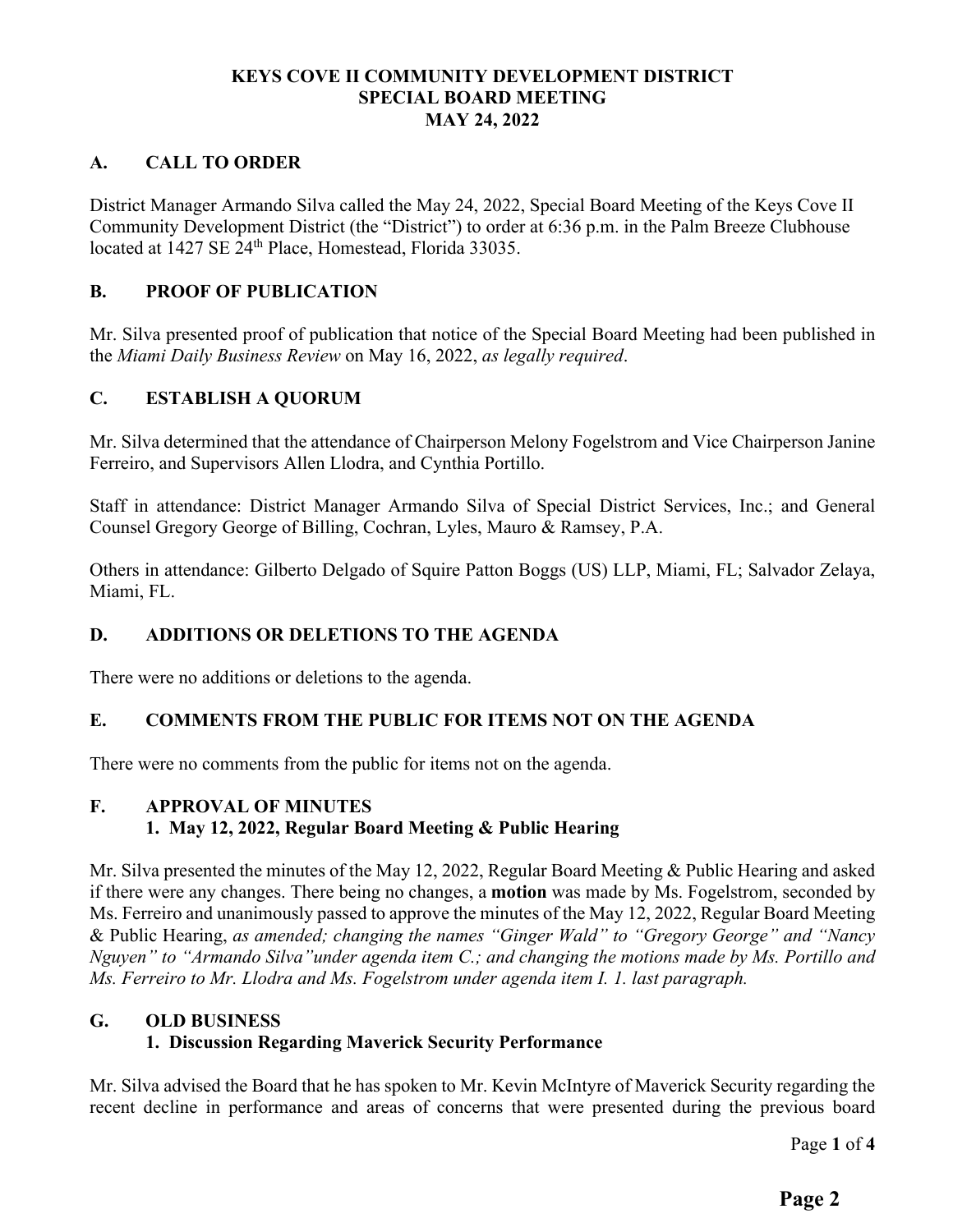meeting. Mr. McIntyre will be attending the next board meeting to provide the board with a plan of action to remedy the issues that the residents have brought to his attention.

#### **H. NEW BUSINESS**

#### **1. Consider Resolution No. 2022-06 – Delegation Resolution (Refunding Bonds) Authorizes Refunding of Special Assessments Bonds, Series 2005**

- a. Trust Indenture (Exhibit A)
- b. Escrow Deposit Agreement (Exhibit B)

Mr. Silva presented Resolution No. 2022-06, entitled:

#### **RESOLUTION NO. 2022-06**

**A RESOLUTION OF THE BOARD OF SUPERVISORS OF THE KEYS COVE II COMMUNITY DEVELOPMENT DISTRICT AUTHORIZING THE ISSUANCE OF ITS \$3,264,000 SPECIAL ASSESSMENT REFUNDING BONDS, SERIES 2022; DETERMINING THE NEED FOR A NEGOTIATED PRIVATE PLACEMENT OF THE SERIES 2022 BONDS TO SOUTHSTATE BANK, N.A.; APPROVING THE FORM AND AUTHORIZING THE EXECUTION AND DELIVERY OF A TRUST INDENTURE AND AN ESCROW DEPOSIT AGREEMENT; APPOINTING FMSBONDS, INC. AS PLACEMENT AGENT; PROVIDING FOR THE APPLICATION OF BOND PROCEEDS TO REFUND THE DISTRICT'S OUTSTANDING SPECIAL ASSESSMENT REVENUE BONDS, SERIES 2005; APPOINTING THE TRUSTEE, PAYING AGENT, BOND REGISTRAR AND ESCROW AGENT; DESIGNATING THE SERIES 2022 BONDS AS "QUALIFIED TAX-EXEMPT OBLIGATIONS" UNDER SECTION 265(B)(3) OF THE INTERNAL REVENUE CODE OF 1986; AUTHORIZING THE PROPER OFFICIALS TO DO ALL THINGS DEEMED NECESSARY IN CONNECTION WITH THE ISSUANCE, SALE AND DELIVERY OF THE BONDS; MAKING CERTAIN DECLARATIONS; PROVIDING AN EFFECTIVE DATE.** 

Mr. Silva indicated that the delegation resolution authorizes the issuance of not to exceed \$3,264,000 in District Special Assessment Refunding Bonds, Series 2022 (the "Series 2022 Bonds"). He then introduced Mr. Gilberto Delgado of Squire Patton Boggs who was acting as Bond and Disclosure Counsel. Mr. Hernandez explained the purpose of the document and the applicable Exhibits. (All Exhibits to Resolution No. 2022-06 were made available during the meeting and are on file in the District's office of records). The following documents, which are specific exhibits to the referenced resolution were presented:

- (a.) **Trust Indenture**: An agreement between the Issuer/District and US Bank Global Corporate Trust that represents the bondholder's interests by highlighting the security of the Series 2022 Bonds and outlining parameters and responsibilities that each party must follow.
- (b.) **Escrow Deposit Agreement**: This agreement states that an Escrow Fund will be established and a portion of the proceeds derived from the sale of the Series 2022 Bonds which, together with certain other moneys available to the District, will be sufficient to pay the redemption price and accrued interest on the Refunded Bonds on the Refunded Bonds Redemption Date.

Mr. Delgado advised that the term of the Special Assessment Refunding Bonds, Series 2022 would not exceed the term of the current Series 2005 Bonds and that the District was not issuing additional par bonds in this proposed bond deal. A discussion ensued after which:

Page **2** of **4**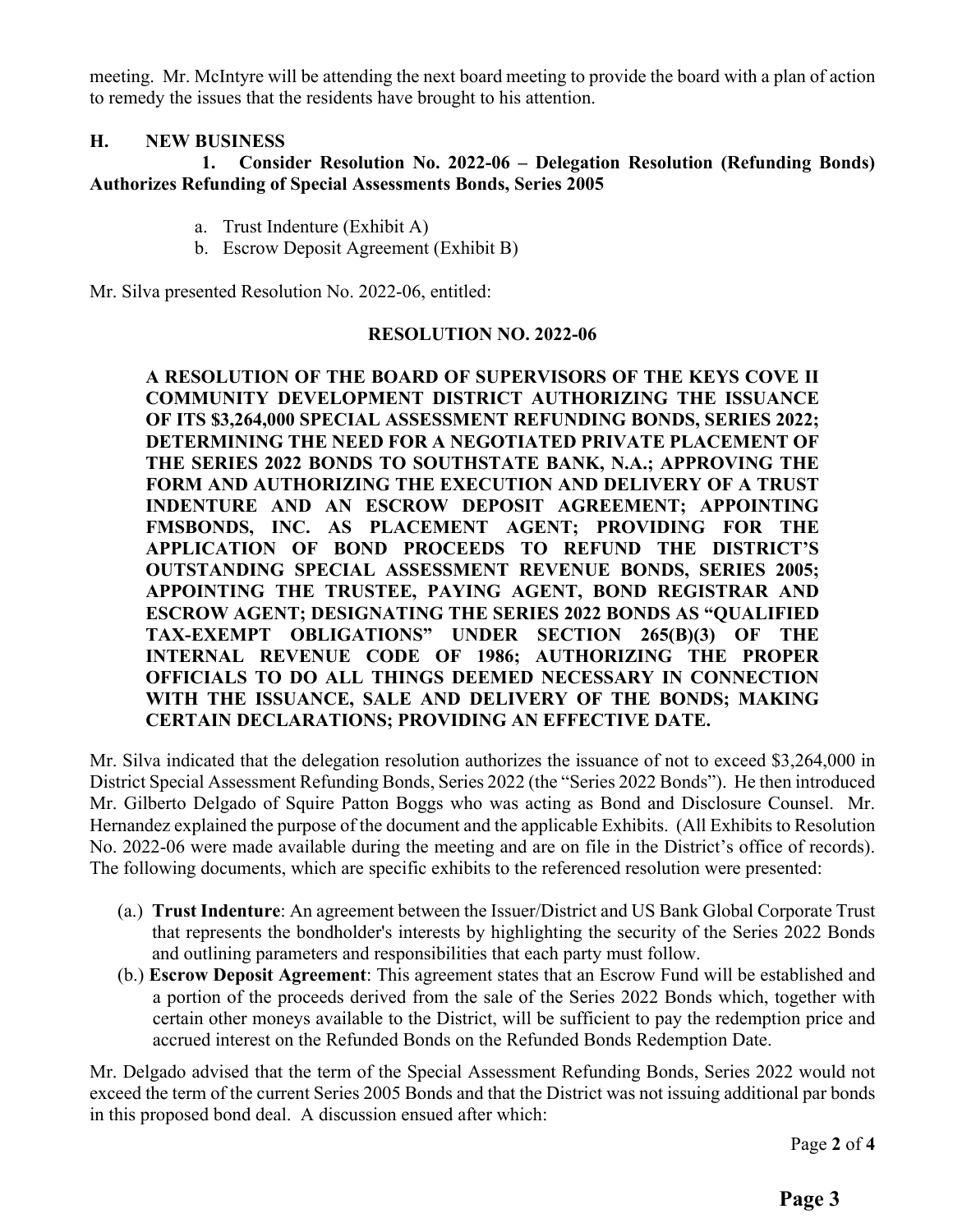A **motion** was made by Ms. Fogelstrom, seconded by Ms. Portillo and unanimously passed to adopt Resolution No. 2022-06 authorizing the issuance of not to exceed \$3,264,000 in Keys Cove II Community Development District Special Assessment Refunding Bonds, Series 2022 and approving all related bond documents, subject to District Counsel's review and final approval; and further authorizes District officials to execute applicable bond closing documents, as required.

### **2. Consider Supplemental Assessment Methodology – Refunding Bonds, Series 2022**

Mr. Silva presented the Supplemental Special Assessment Methodology Report (the "Supplemental Report") and provided the purpose for the Supplemental Report with emphasis on the District's intention to take advantage of lower bond interest rates and to refund all of the Series 2005 Bonds, while at the same time obtain new funding to implement the Series 2022 Project. The Supplemental Report outlines that the apportionment of the debt does not change; however, there is a reallocation of the debt based upon the sizing of the Series 2022 Refunding Bonds. Furthermore, the Supplemental Report outlines the Series 2022 Project and the estimated cost thereof, the benefit allocation and the proposed debt allocation to each condominium unit in the District.

The Supplemental Report has determined that the allocation of benefit of the Series 2005 Project and of the Series 2022 Project will exceed the burden of the allocation of assessments on the dwelling units ("Units") in the District. In addition, the annual debt service assessments charges to the property owners within the District will be lower than the assessments under the Series 2005 Bonds and will be based on the allocation previously assigned to the Units. In closing, the proposed special assessments for the Series 2022 Refunding and Improvement Bonds are determined to be reasonable and fairly apportioned.

A **motion** was made by Ms. Ferreiro, seconded by Ms. Fogelstrom and unanimously passed to approve and adopt the Keys Cove II Community Development District Supplemental Special Assessment Methodology Report, *as presented.* 

#### **3. Discussion Regarding Playground**

Mr. Silva stated that Ms. Fogelstrom has requested that the Board consider installing a playground for children on the southern portion of the District. A discussion ensued after which the Board directed Mr. Silva to obtain permitting information and costs related to the potential installation of a playground.

### **I. ADMINISTRATIVE & OPERATIONAL MATTERS**

#### **1. Consider Bond Counsel Engagement (Refunding Bonds – Series 2022)**

Mr. Silva, on behalf of Squire Patton Boggs (US) LLP, outlined the agreement dated May 9, 2022, related to the Refunding Bonds, Series 2022. A discussion ensued after which:

A **motion** was made by Ms. Ferreiro, seconded by Ms. Portillo and passed unanimously approving the selection and engagement of Squire Patton Boggs (US) LLP as the District's Bond Counsel and Disclosure Counsel, as outlined in the agreement dated May 9, 2022.

#### **2. Consider Underwriter Engagement (Refunding Bonds – Series 2022)**